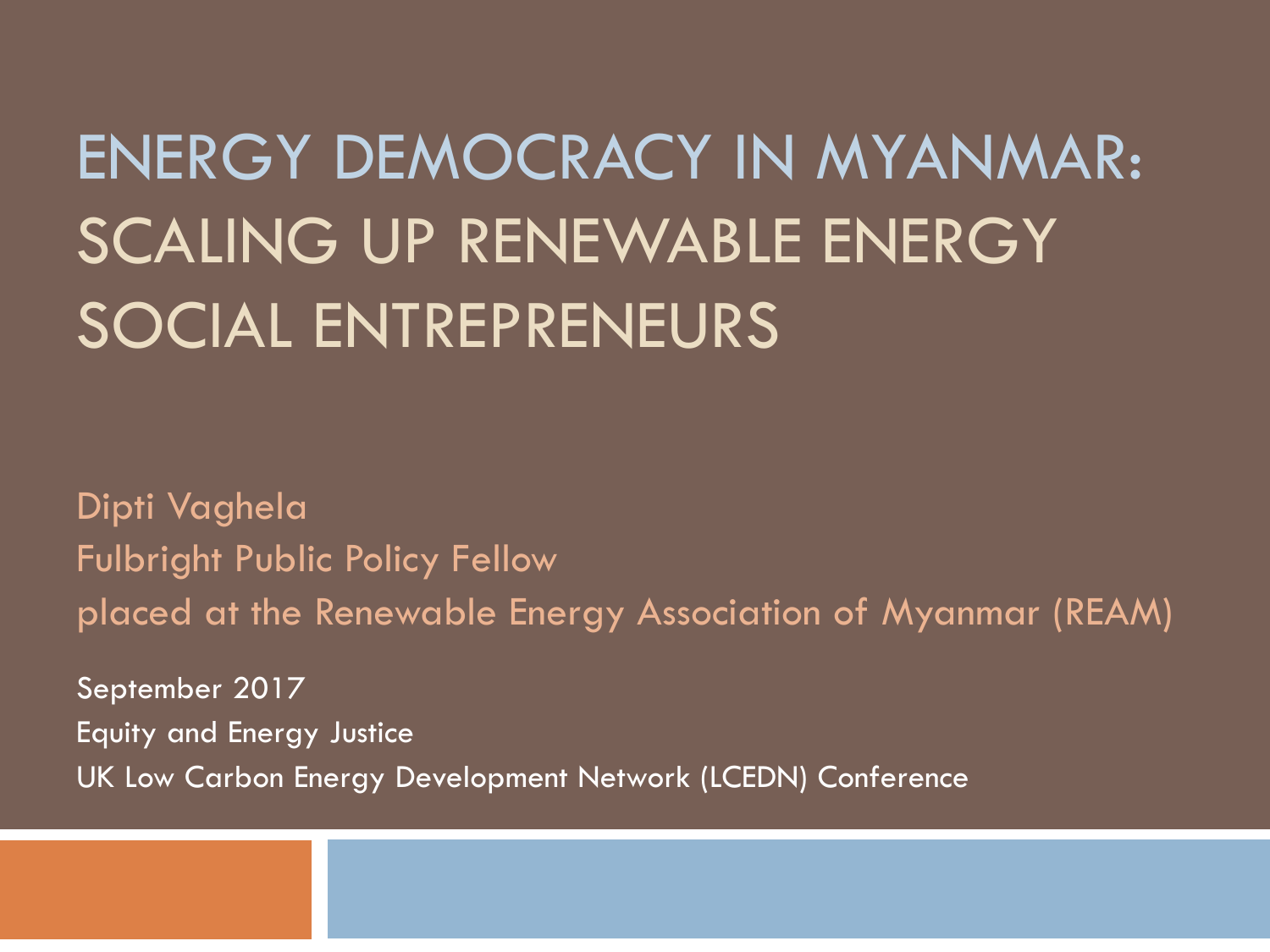## My Fulbright Public Policy Fellowship Policy Situation Overview

### □ National Electrification Plan (NEP)

■ 30% to 100% by 2030 \$400M World Bank IDA loan

#### □ Gap to address: Mini-Grid Integration

- "Least Cost" analysis overlooked RE minigrids, yet 6000+ RE mini-grids exist.
- **O** Rural electrification policy
	- Top-down 'Business as Usual' instead of Locally-Driven Solutions
		- $\blacksquare$  Heavily subsidized solar home lighting systems
		- Clean coal and massive large hydropower

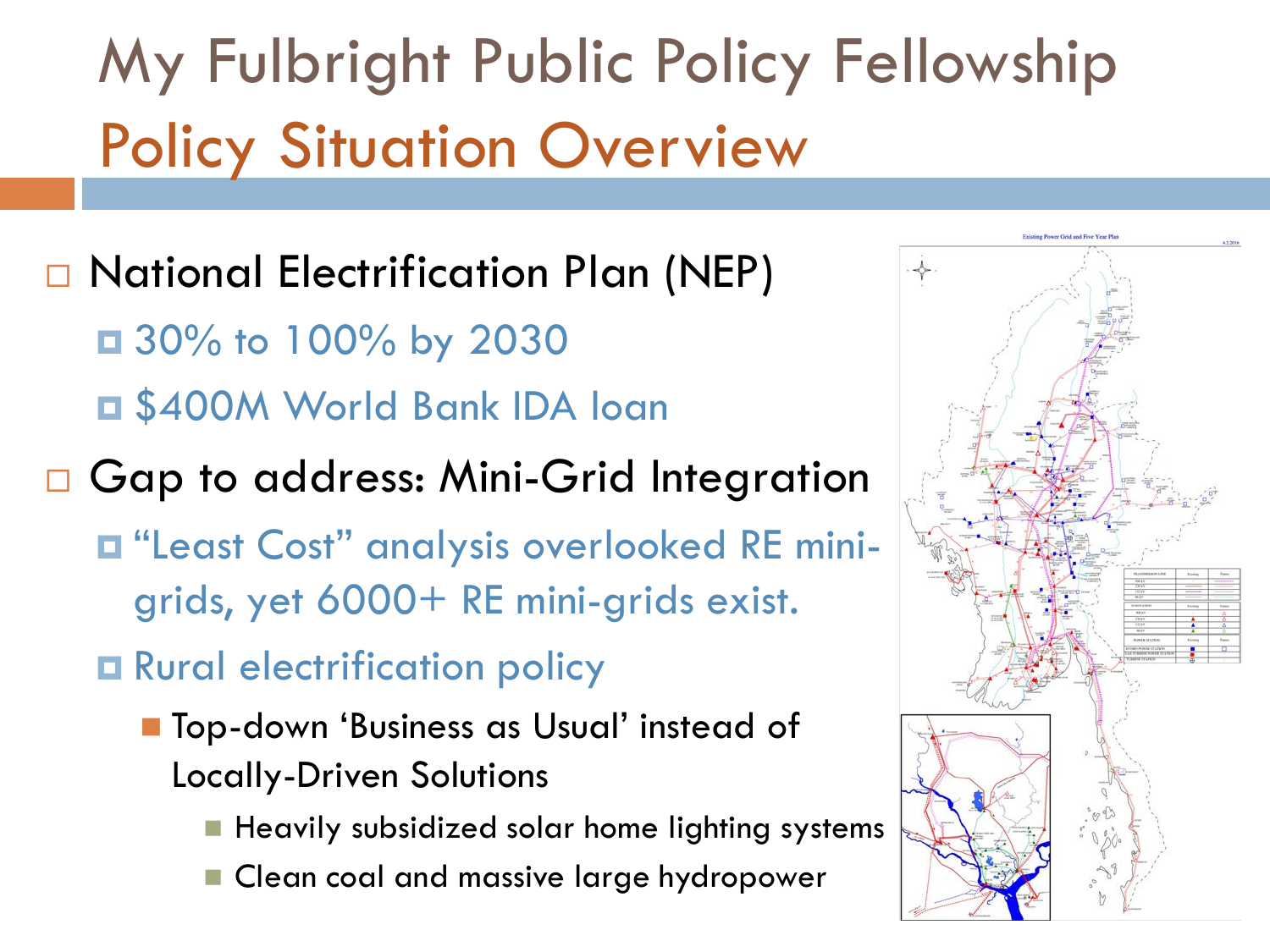## RE Mini-Grids in Myanmar ~30-years of Experience



Source: Department of Rural Development 2015; World Bank NEP PAD 2015; Consultant Analysis

□ Micro/Mini Hydropower 6000+ units below 1MW for village electrification **□ Biomass Gasifiers**  10,000+ units powering small-scale rice mills ■ 500+ units for village electrification

Source: State-wise Statistical Data Collection, Pyi Pyi Thant, Mekong Ecology and Energy Net (MEE Net), July 2017.

Source: Interview, Soe Tint Aung, Royal Htoo Linn Manufacturing, Co, Ltd. August 2017.

Source: Feasbility Study on Rice Husk Power Generation, Mitsubishi Research Institute, 2014.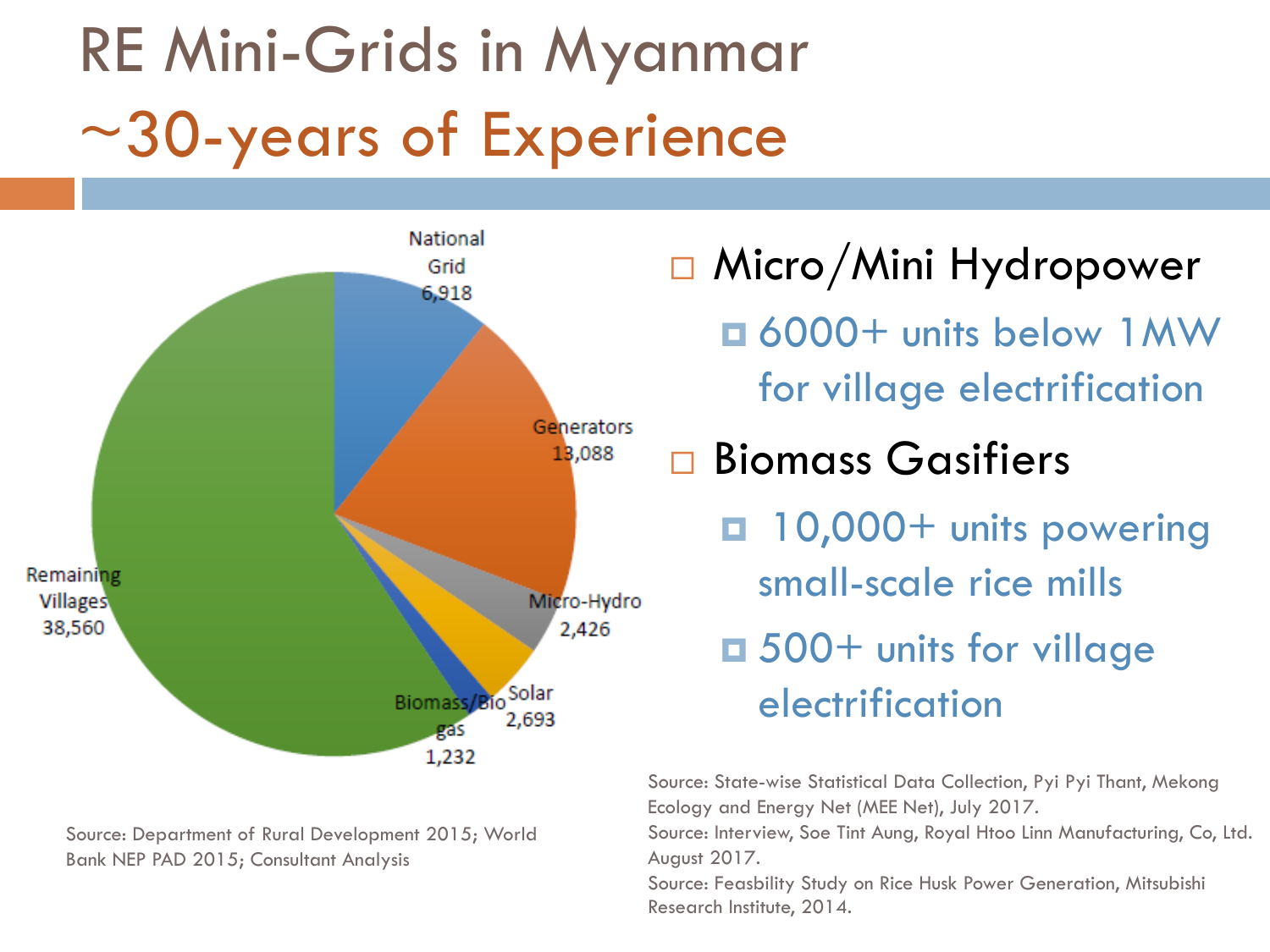## Myanmar's Unique Progress (*success*) Lessons for Int'l Development Practitioners

- **□** International development programs **aim to design** programs that can **scale, self-replicate, and sustain.**
- How did **Myanmar's 6000+ mini-grids** (biomass gassifiers and micro/mini hydro) happen?
	- **D** No technology training
	- **O** No international funding
	- **O** No scaled government program or policy
	- **Yet, more mini-grids than any funded program!**
- Opportunity for development partners to *learn from Myanmar* how **locally-driven RE mini-grids** can be **scaled and sustainable**.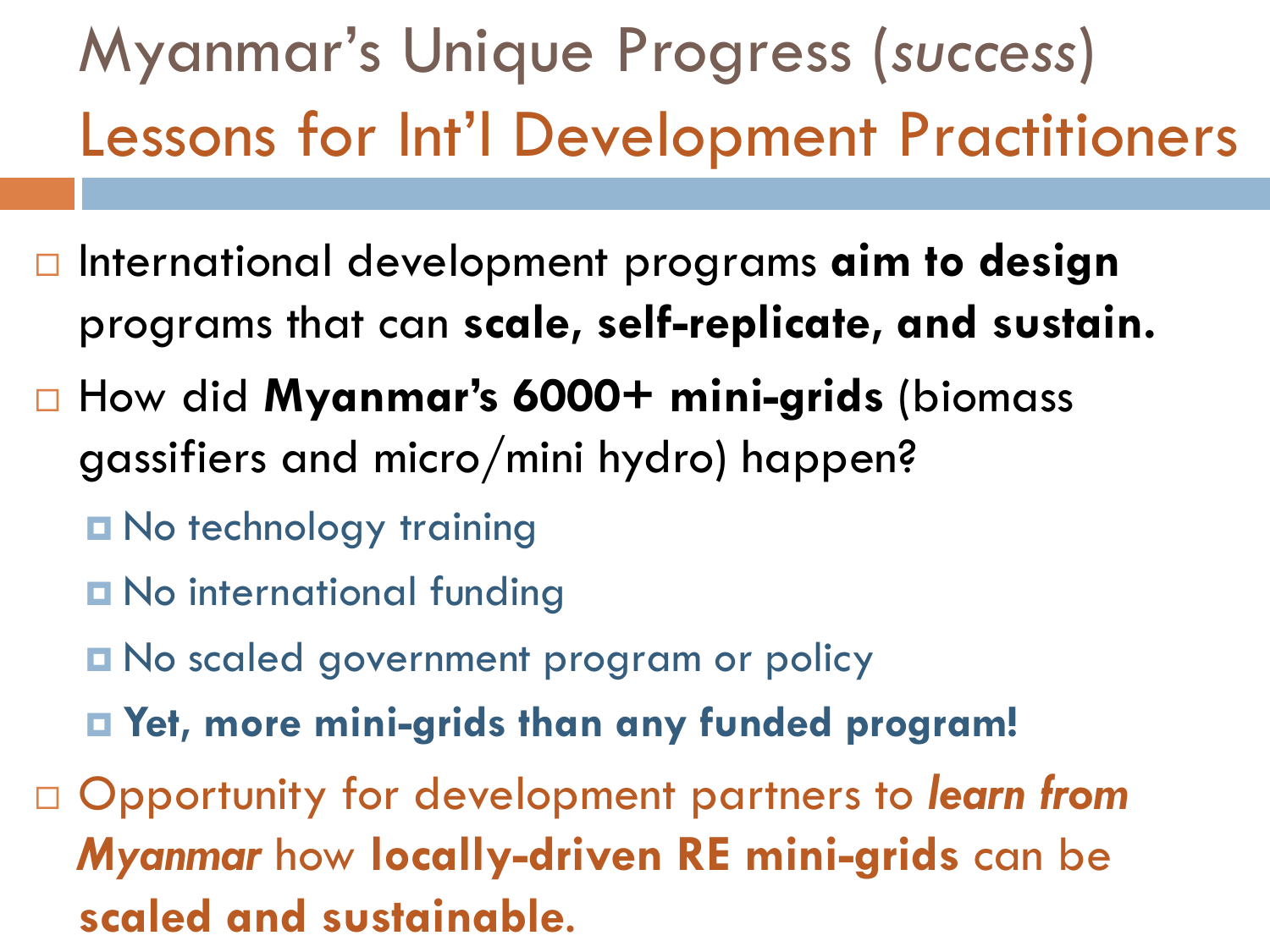## Source of Myanmar's Mini-Grid Success Mini-Grid Social Entrepreneurs

 **20 – 30 years experience Self-Financed, Community-Owned 6000+ mini-grids Self-Engineered Technology Productive End Use built-in**











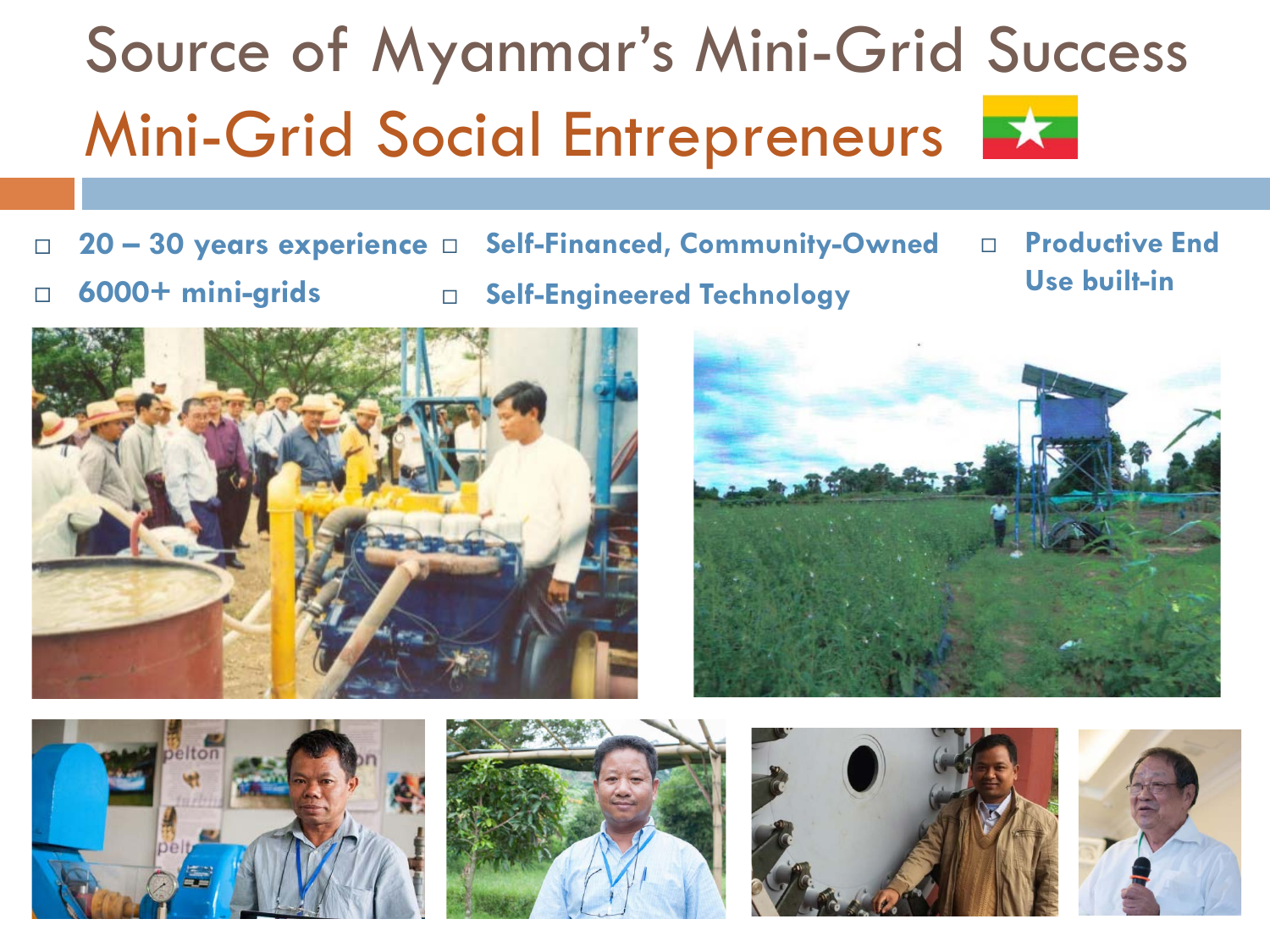## A Closer Look at Existing Mini-Grids PV, Biomass Gasifiers, Micro/Mini Hydro

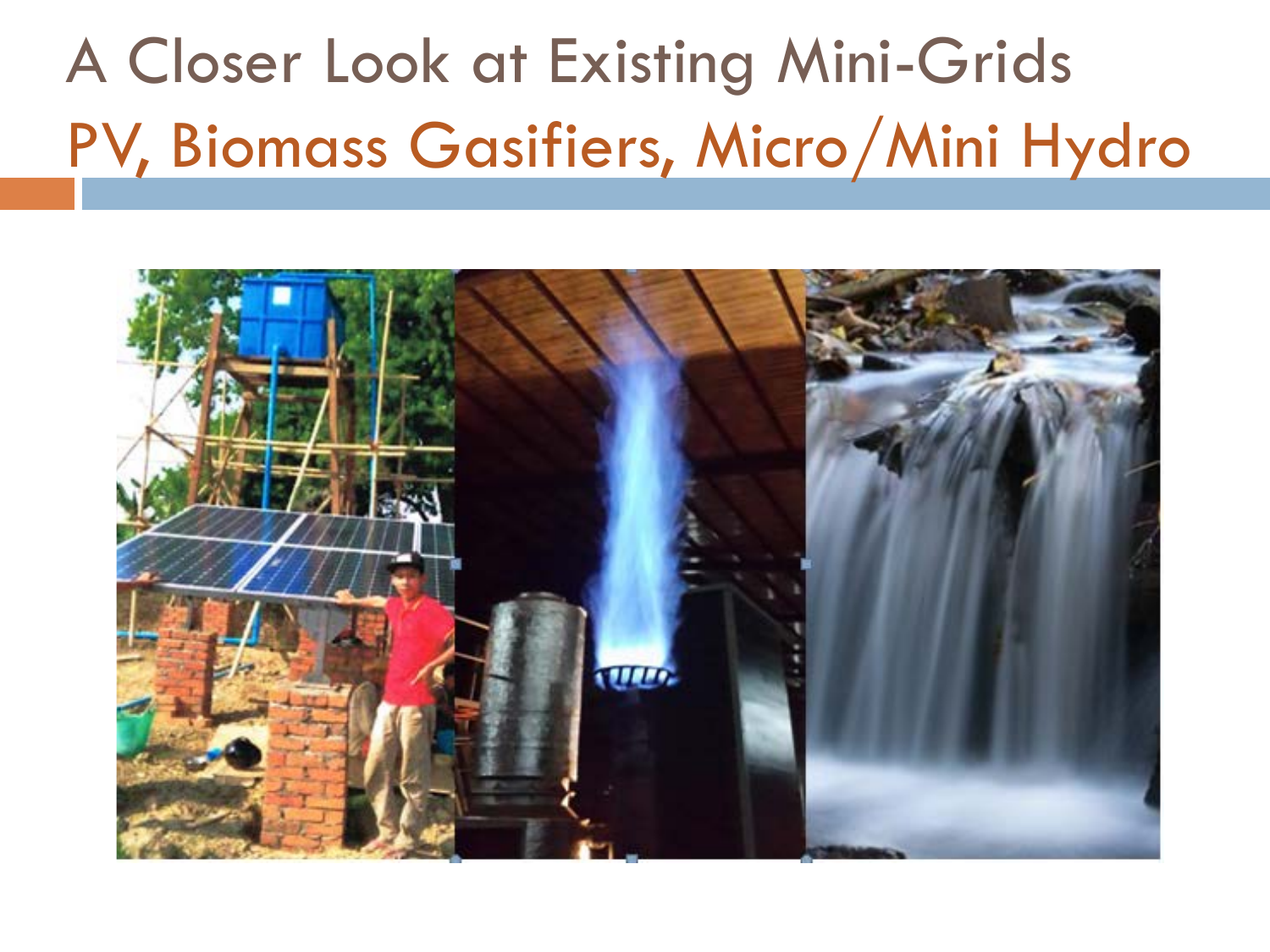## Solar for Agriculture in Dry Zone Solar PV Drip Irrigation

#### □ REAM Developer, U Than Htay

- **1** 1kW per unit, with drip irrigation, no batteries
- □ Inclusive Approach
	- **D** Developer provides 5-year financing to the VEC
	- $\blacksquare$  If 5-years not enough, financing provided to land owner, under terms that benefit all households of the village.

#### Developer's Vision and Need

- **All villages of the Dry Zone have** access to PV Drip Irrigation
- **Access financing to install 20** mini-grids per quarter



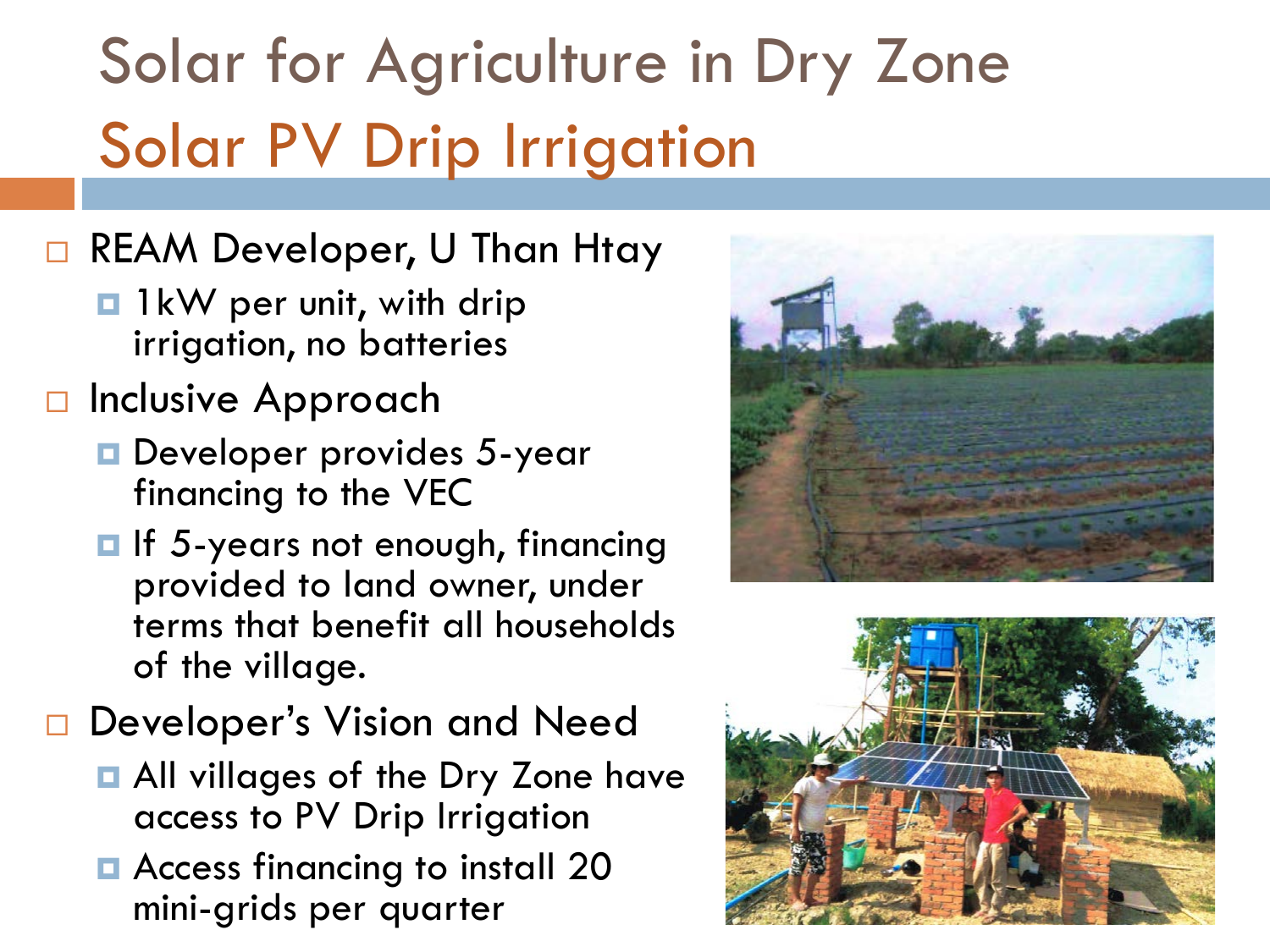## Elephant in the Room Biomass Gassifiers

- 4 designs, by Royal Htoo Linn Manufacturing Co., Ltd.
	- Up to 500 kW per unit
- Productive End Use installed
	- **□** Village electrification, 145 units
	- Rice Mill, 358 units
	- **E** Irrigation Pumping, 45 units
	- **□** Ice Mills, 69 units
	- Oil and Saw Mills, 116 units

#### **Sittwe.Rakhine State**



- **1350kW, Biomass-Diesel Hybrid**
- **24-hours electricity for entire state capital**
- **Distributions lines leased from MoEP**
- **Ran 2010-2015, until national grid arrived**
- Vision **Other projects, 500kW – 1150kW each**
- **u** Upgrade 10,000+ gasifiers  $\rightarrow$  sustain rice small-scale rice farmers
- *No pollution design* in final round of testing at DRI, MoEducation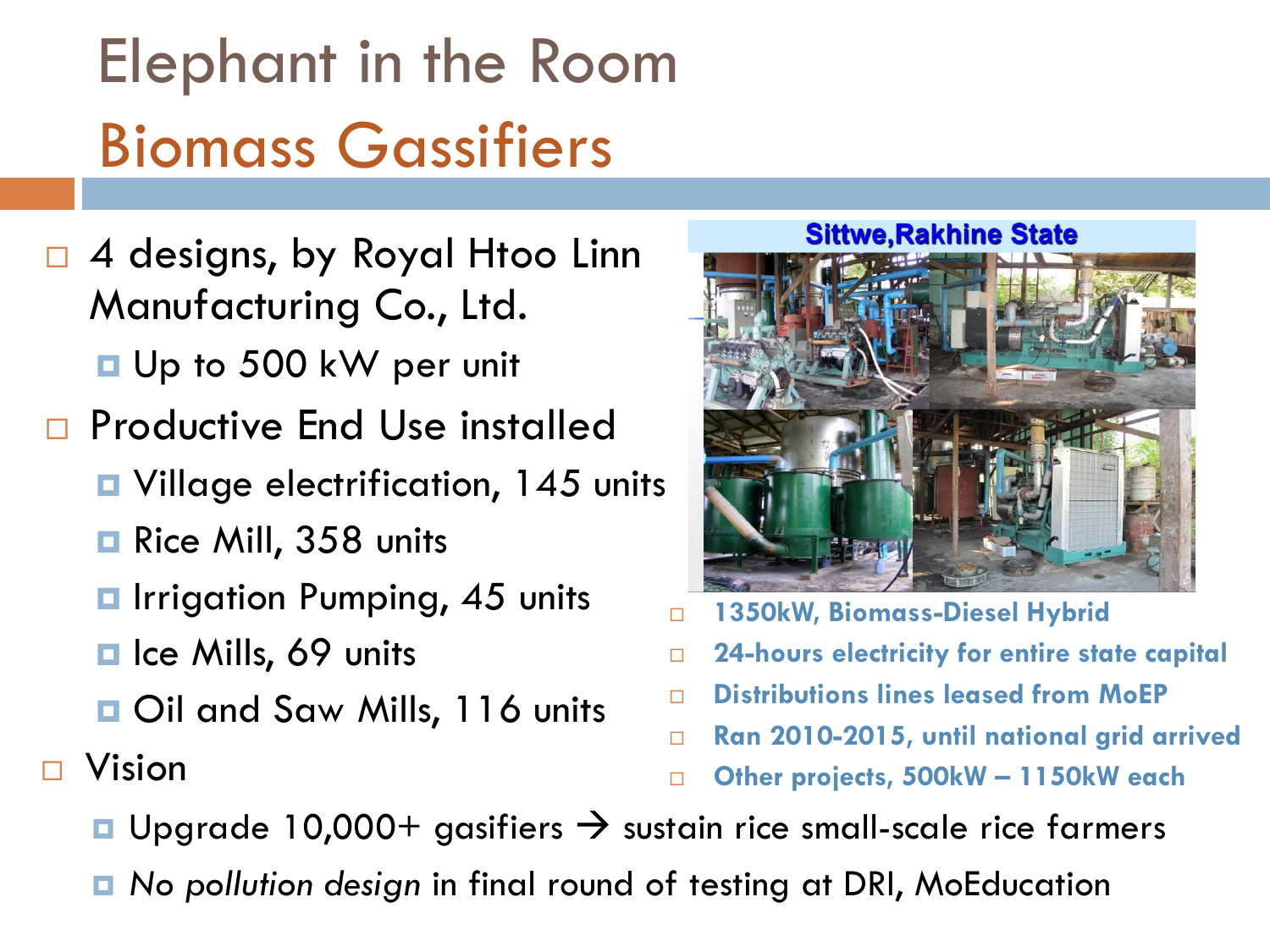## Powering Communities and Small Industry Micro and Mini Hydropower (<1MW)

- □ 5000+ projects, mostly Shan State
	- **Ranging 5kW to 3MW**
- Quality Local Fabrication
	- **E** Francis, Pelton, Turgo turbines
	- **Panstock and Transformers**
- **D** Ownership Models
	- Based on community's strengths
	- **Q** Community, Cooperative, or Developer owned projects
	- Cooperative of *Local Industry*
- Vision
	- **Provide low-cost, reliable electricity**
	- $\blacksquare$  Tap all micro/mini hydro potential
	- **D** Contribute to the NEP



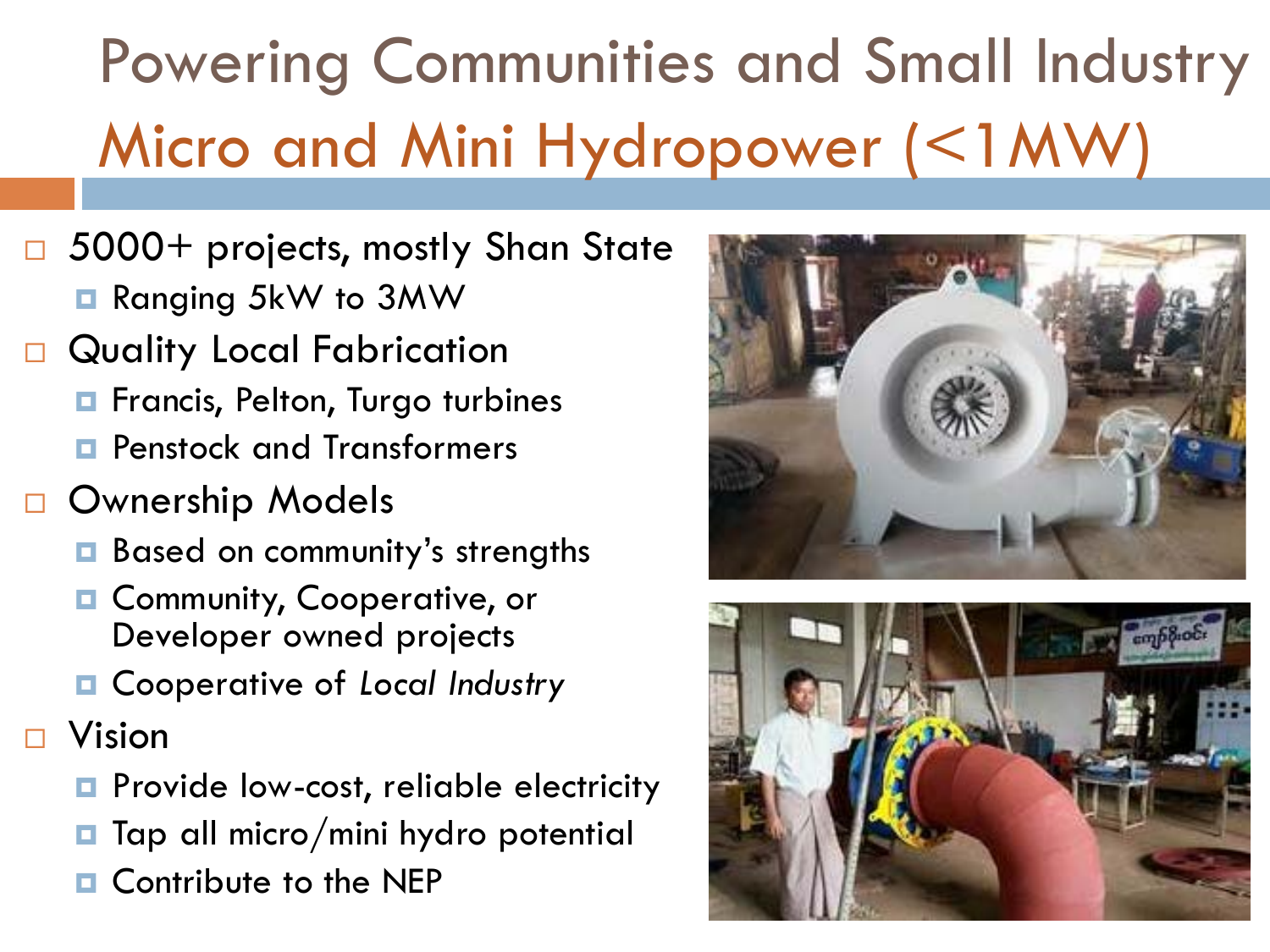## Key Conclusion: Empower Communities by Investing in Local Social Entrepreneurs

#### Why the NEP would benefit from scaling RE mini-grids?

- **D** Common Sense
	- Faster to expand existing sector, than build new one  $\rightarrow$  China case!
	- $\blacksquare$  Biomass gasifiers and micro/mini hydro supply lowest cost electricity
- Priceless value of Myanmar's Local Social Entrepreneurs
	- **E** Local engineering/manufacturing for cost-effective technology
	- **Entrepreneurial skills to identify productive end use**  $\rightarrow$  **Sustainablity!**
	- Motivation: Empower local communities with long-lived projects
	- **Decades of trust and networks built in remote areas**
- □ How to support Local Social Entrepreneurs of Myanmar
	- Selection of least-cost, appropriate technology for each village
	- Concessionary financing for financially viable projects
	- Practical, learning-by-doing assistance for technology upgrade
	- Dual path to financially viable projects: near and far from grid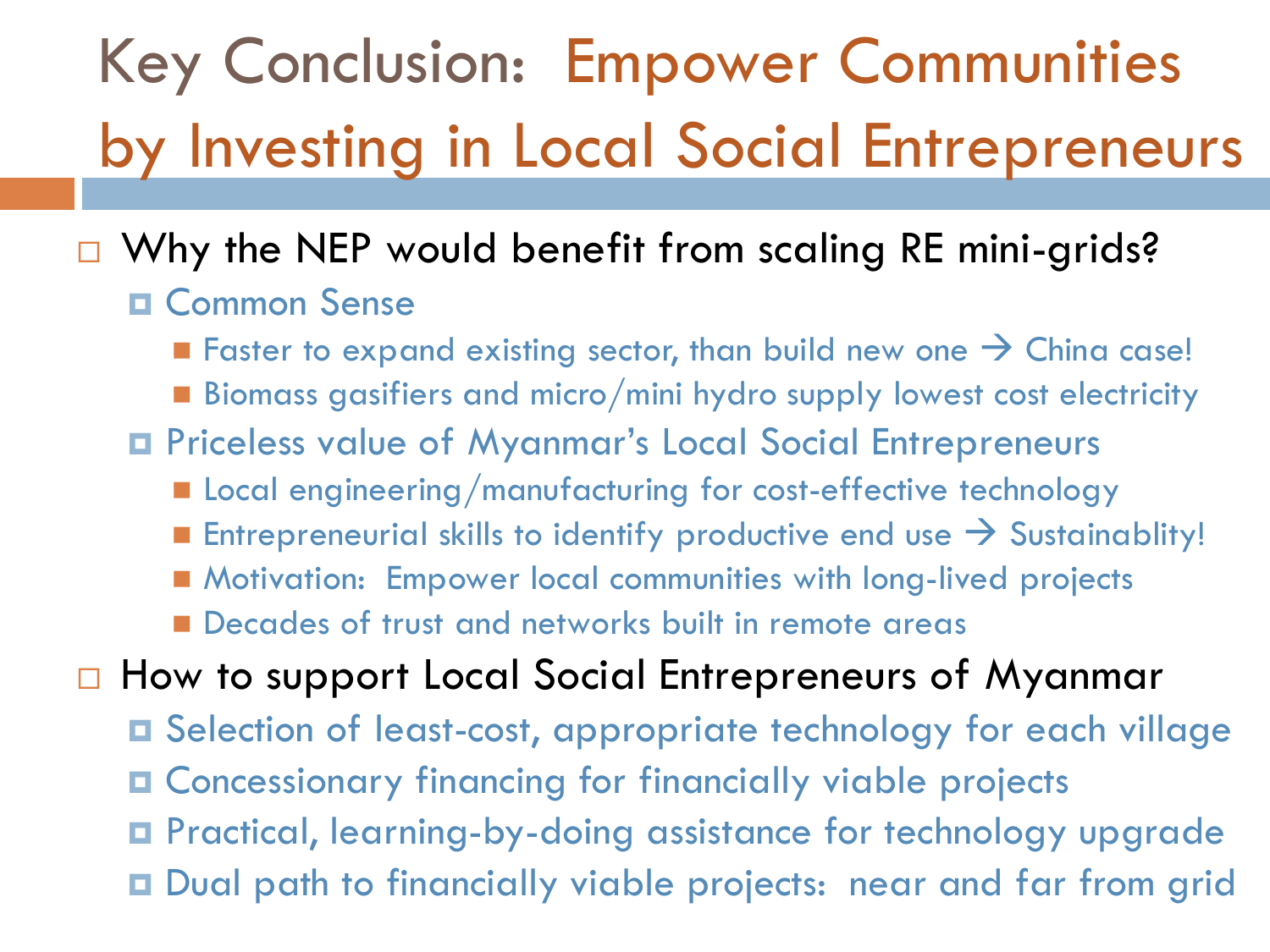## Acknowledgements

This project will soon be featured in a case study by REAM and Winrock International. Please contact [hydroempowerment@gmail.com](mailto:hydroempowerment@gmail.com) for details.

This presentation includes data, photos, and/or inspiration from:

#### **U Aung Myint**

General Secretary, Renewable Energy Association of Myanmar (REAM)

#### **U Sai Htun Hla**

Sai Htun Hla and Brothers Mini Hydropower Company

#### **Bikash Pandey**

Innovations Lead, Winrock International

#### **U Zaw Min**

Kyaw Soe Win Mini Hydropower Company

#### **U Soe Tint Aung**

Founder and Director, Royal Htoo Linn Manufacturing Co. Ltd.

#### **Pyi Pyi Thant and Witoon Permpongsacharoen**

Members of Mekong Energy and Ecology Network (MEE Net)